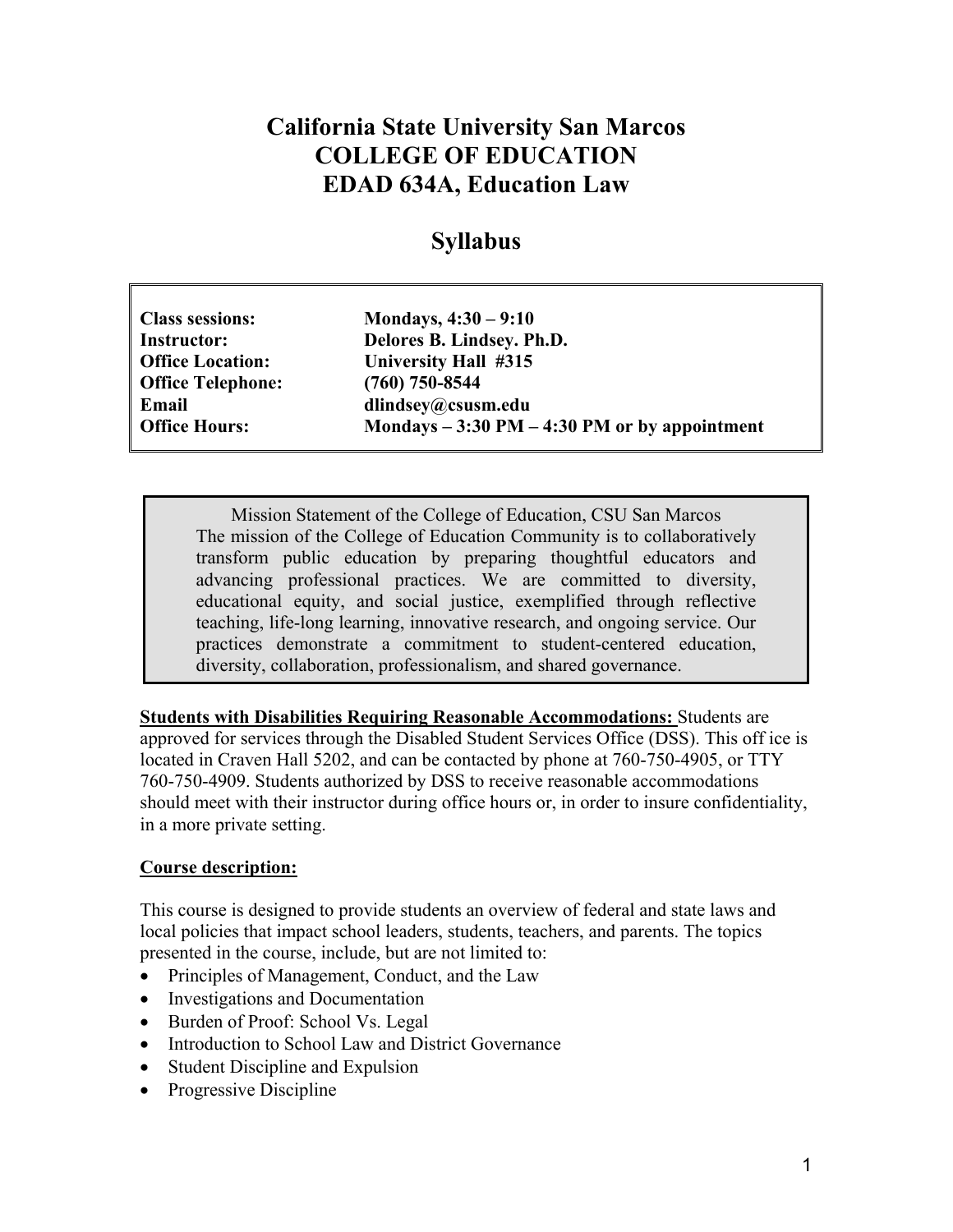- Working With and Dealing With Difficult People
- Accountability, Relationships and Performance Evaluation
- FRISK Documentation Techniques
- Legal Landmarks
- Liability and Worse-Case Scenarios
- Harassment, Discrimination and Freedom of Speech
- Litigation Avoidance
- Collective Bargaining
- Implications of NCLB
- The Brown Act

Students will research specific local issues and policies that are aligned with federal and state laws.

#### **Course objectives:**

Students will know and understand how various federal and state laws impact school and district policies as they relate to employee relations, student conduct, and student and parent rights. Students will be able to describe steps and implications of due process rights as detailed in the California Education Code.

#### **Course Requirements:**

- 1. Each class member will be expected to attend class regularly and participate in class discussions.
- 2. Each student will prepare a written summary of the following:
	- Steps and basic requirements for suspension from class and from school;
	- Steps and basic requirements for evaluation of an unsatisfactory certificated employee;
	- Information and guidelines for access to student records; and
	- Explanation of "due process" rights.

The intent of these writing assignments is the development of a concise and helpful personal reference on the above topics that will actually be used once students become practicing administrators. As such, the documents should be designed as separate references and be a combination of outlines and narrative references, using the textbooks and other information as data sources. Each assignment should be 3-4 pages (double spaced) with appropriate references.

- 3. Students should come to class having read the assigned articles, cases and textbook readings.
- 4. Students will successfully complete a final presentation or project.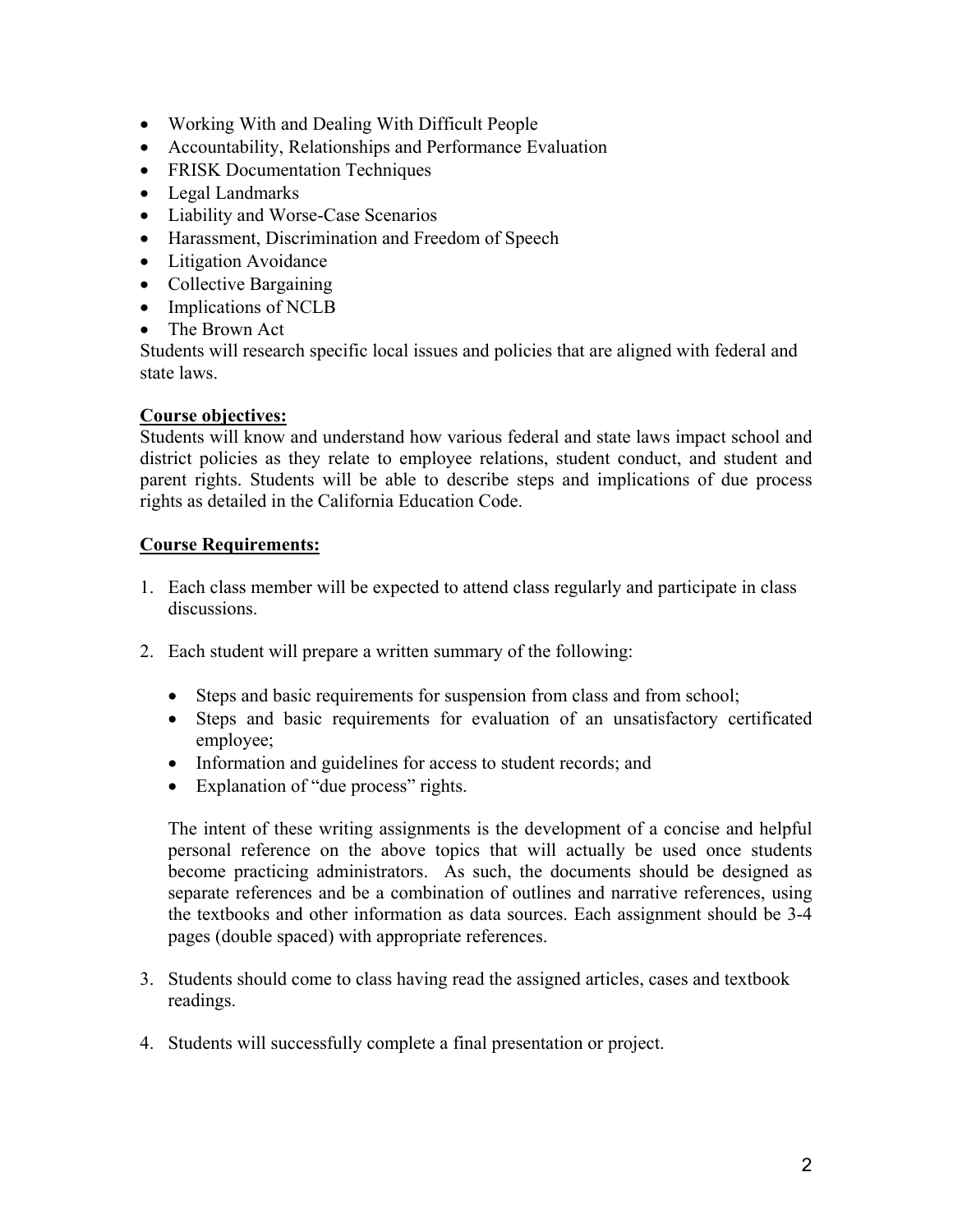#### **GRADING POLICY**

The following factors will be considered in determining a final grade:

1. Attendance and participation 25%

Readings and written assignments

Note: Supplemental reading assignments and materials will be made and distributed during class sessions.

If you miss two class sessions or are late (or leave early) for more than three sessions you cannot receive a grade of "A". If you miss three class sessions, you cannot receive a grade higher than a "C+".

Due to the dynamic nature of this course, all students are expected to attend all classes and participate actively. Should a student miss more than 20% of class tine, s/he may be dropped from the course at the discretion of the instructor. Should the student have extenuating circumstances, I urge you to contact the instructor as soon as possible.

| 2. Written assignments        | 50%             |
|-------------------------------|-----------------|
| 3. Final project/presentation | 25 <sup>%</sup> |

#### **The writing assignments for this course are in compliance with the "All-University Writing Requirement"**

#### **Textbooks and Support Materials:**

*The California Educators' Guide to School Law*, School Legal Services, Orange County Department of Education (Henceforth, "The Guide")

*FRISK Documentation Model: Practical Guidelines for Evaluators in Documenting Unsatisfactory Employee Performance*, Steven J. Andelson (Henceforth, "The FRISK Manual")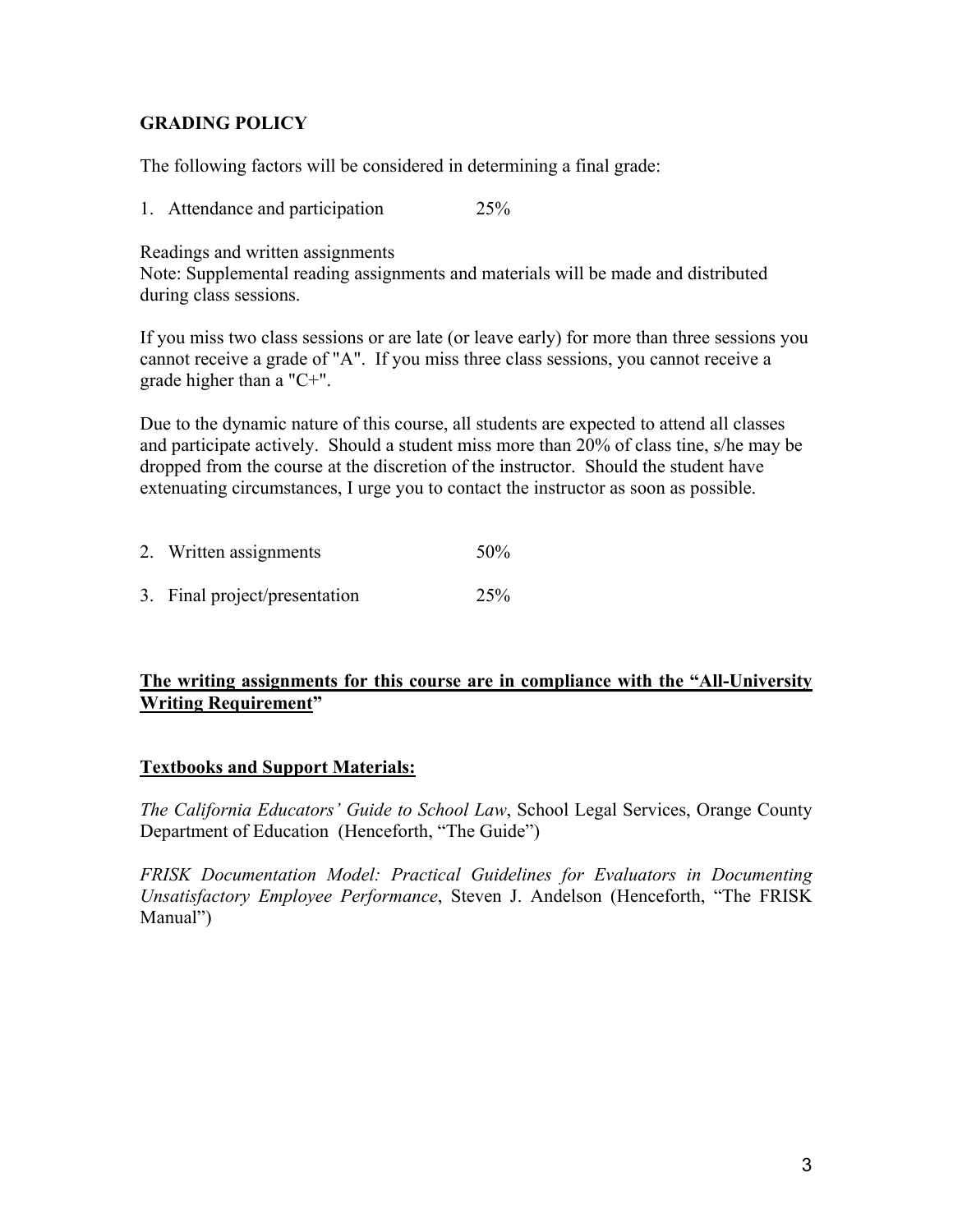### **Course Topic and Reading Assignment by Session Dates**

| <b>Session Date</b> | Content and Reading Assignments                                                                                                                                                                                                                                                                                                                                                                                                                                                                                                                                                                                                                                                                                                                                                 |
|---------------------|---------------------------------------------------------------------------------------------------------------------------------------------------------------------------------------------------------------------------------------------------------------------------------------------------------------------------------------------------------------------------------------------------------------------------------------------------------------------------------------------------------------------------------------------------------------------------------------------------------------------------------------------------------------------------------------------------------------------------------------------------------------------------------|
| April 4, 2005       | <b>General Presentation Topics:</b><br>Principles of Management Conduct and the Law<br>1.<br>2. Understanding and Identifying Critical Juncture<br>3. Investigations and Documentation<br>4. Burden of Proof: School Vs. Legal<br>5. Introduction to School Law and District Governance<br>Background Reading Assignment from The Guide:<br>Chapter 1: California School Law<br>Chapter 2: Legal Foundation and Structure<br>Chapter 3: Legal Foundation and Structure of Local Districts<br>Reading for Analysis and Discussion in Class<br>Chapter 3 Subsections Related to Management of the Governing<br>Board and Meetings of the Governing Board<br>Reading for Analysis and Case Study Work: FRISK Manual<br>Introduction (pages 1-3) and Preliminary Review (pages 4-6) |
| April 11, 2005      | <b>General Presentation Topics</b><br><b>Student Discipline and Expulsion</b><br>1.<br>2. Progressive Discipline<br>3. Working With and Dealing With Difficult People<br>4. Accountability, Relationships and Performance Evaluation<br>5. FRISK Documentation Techniques<br>Reading for Analysis and Discussion in Class from The Guide<br>Chapter 5: The No Child Left Behind Act<br>Chapter 6: Students and Student Discipline<br>Reading for Analysis and Case Study Work: FRISK Manual<br>"The FRISK Model" (pages 7-71)                                                                                                                                                                                                                                                   |